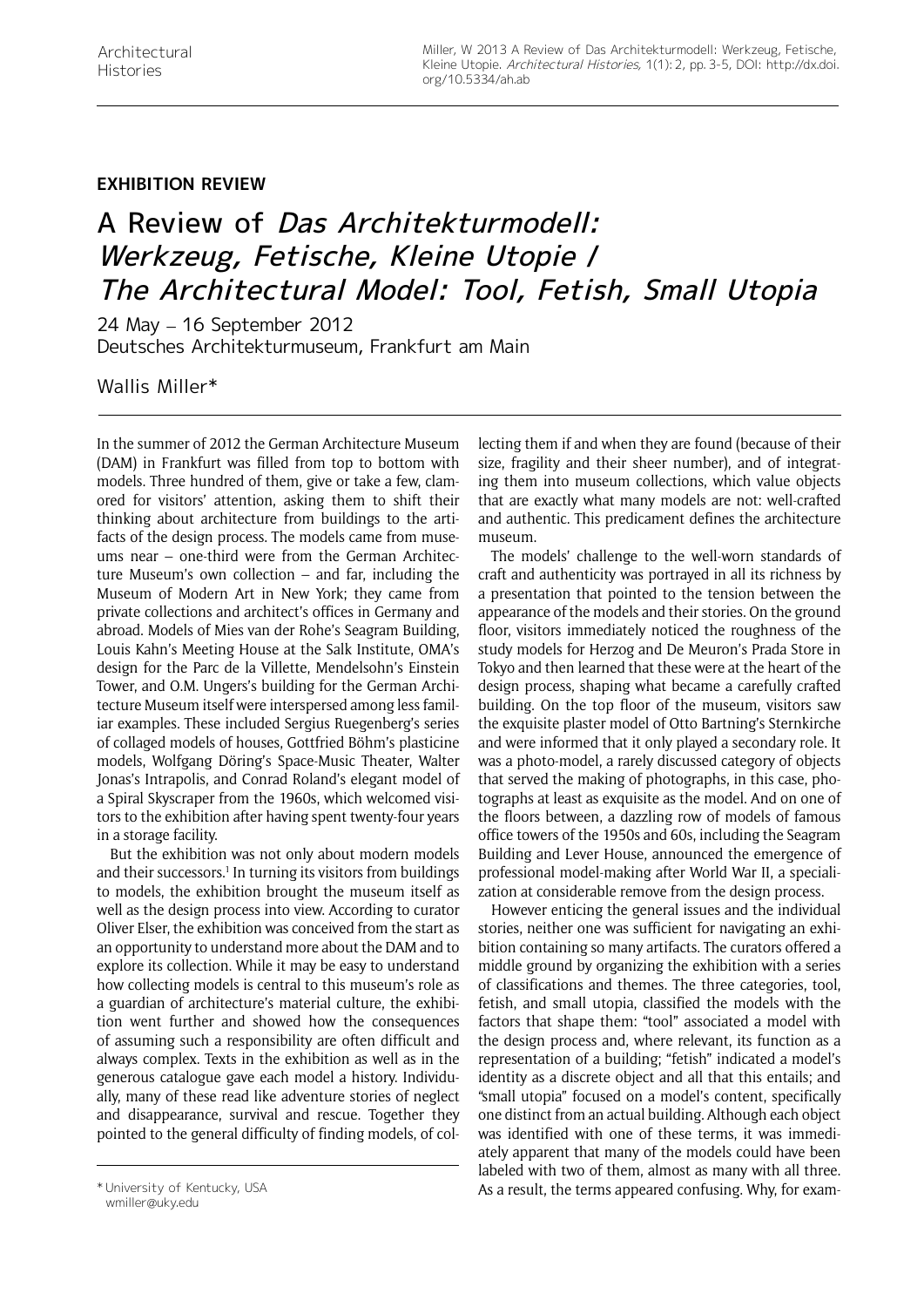ple, were Schultes and Frank's illuminated models classified under "fetish" but the large model of the Nazi Government's project for a publishing house under "tool"?

But the confusion also signaled the exhibition's openness to questioning and doubt, making an important and ironic point about the nature of models: the way they are viewed can change, superseding a fixed identity for the individual object. Rather than simply frustrating visitors, the questioning could be seen as a provocation that engaged visitors more effectively than a seamless explanation would. This view is consistent with Elser's goal to avoid being didactic; one only wishes that the curatorial team had abandoned their openness for a moment in order to communicate the suggestive, not definitive, nature of the labels.

The themes gathered the objects into small groups that structured the exhibition's layout. Some of the strongest themes welcomed visitors into the exhibition. "Convincing and Lying" portrayed the model as rhetorical device, "Dissecting and Moving" put the material character of the model – in this case, its mechanics – on display and "Work on the Model" proudly paraded the often scrappy models that come right off the architect's desk. The most prominent object in "Convincing and Lying" was one at the center of the German Architecture Museum's history: Charles Moore's model of the Piazza D'Italia, the first object that Heinrich Klotz acquired for the museum's collection in the mid-1970s. Opposite it was a series of models of the Museum for Modern Art in Frankfurt. Accompanying the large model of Hans Hollein's winning design were a series of small scale models of other entries. The display illustrated the persuasive power of models in the context of a competition, highlighting the comparison so important to the selection process. In addition, both examples were local, the familiar projects providing a way into the exhibition for the non-specialist. Other models completed the group. Conrad Roland's model of a Spiral Skyscraper joined the local examples to show another version of "convincing and lying"; its long and lean proportions made a formal spectacle of the vision of an architect during the 1960s, while Norman Foster's model of an Indoor Athletics Stadium displayed a structural spectacle that was, as visitors discovered, only for the miniature figures sitting inside.

The models in the "Material Fetish" group could not help but be a highlight of the exhibition, especially because the group contained a number of significant objects: Peter Eisenman and Richard Serra's model for the German Holocaust Memorial in Berlin, Mies van der Rohe's model of the Resor House, and Peter Zumthor's Kolumba Art Museum. Next to this group the display of Hans Hollein's Schullin Jewelry Shop attracted attention due to both its fetishized subject and its telescopic presentation: a small model of the shop accompanied a mock-up of the front façade, which was composed of a full-scale model of the most important detail inserted in a photograph replicating the experience of standing in front of the store. Other highlights in the exhibition included a series of engineering models by Frei Otto, the "Peepshow", which offered an intimate look at interior space; the portable models in "Dissecting and Moving", which included not only Ungers's "exploded" model of the German Architecture Museum but also Elia Zenghelis and Rem Koolhaas's Checkpoint Charlie "model in a box" and the German Concrete Association's 1932 model of the Stadium Café in Nuremberg, an old chestnut from the German Museum in Munich depicting the construction phases of a concrete building all in one object.

By occupying the entire museum, the exhibition was able to exploit the character of the building itself, and it did so in some clever ways, using the core on the upper floors as a counterpart to what was shown in the surrounding galleries. Schultes and Frank's illuminated models transformed the fetishized objects in the gallery outside into a play of light in the first floor core. The exhibit also quite literally revealed what lay behind the well-known colored images of the projects: carefully crafted objects rather than software and a computer. On the floor above, a diverse little collection of "X-Ray models", including Eisenman's House II and Makato Sei Watanabe's "Wing", was nested within the museum's permanent exhibition: a series of models depicting the history of architecture. A photograph of the 1935 "Glass Woman", a celebrity in the world of German museums, introduced visitors to the exhibit, its legibility making an important gesture toward the non-professional audience that normally frequents this floor. Indeed, it was the convergence of the professional and non-professional agendas that made this one of the most significant moments in the exhibition. Not only did the X-Ray models invert the realistic presentation of buildings in the permanent exhibition and expand the general public's notion of what an architectural model can be, but they integrated the permanent collection – revered by the public but dismissed by most architects and made it worthy of serious professional attention.

The exhibits on the top floor brought the exhibition to a close by destabilizing any remaining fixed notion of the model. Two plaster models, among the exhibition's most precious objects, were revealed to be secondary players not stars of the show. Or were they indeed the stars? The model of the Sternkirche only existed for the sake of a photograph, and the one of Mendelsohn's Einstein Tower was exposed as a copy. But both were occasions for offering bold insights about models, whether this concerned an unexpected way of using them or emphasized a model's own history separate from that of the building it depicts. While these two examples depicted the possible paths a model's life can take, the core on this floor was the site of the model's birth. Here, the model workshop took up the theme of the copy by putting it into production. One side of the space was lined with a case containing prototypical model details, casting molds and other ready-made parts used to expedite the construction of the hand-crafted model. On the other, Andreas Kretzer and Dennis Röver from the Technical University in Kaiserslautern put the process of creating digital models on display with a clever do-it-yourself printer that dutifully produced miniature